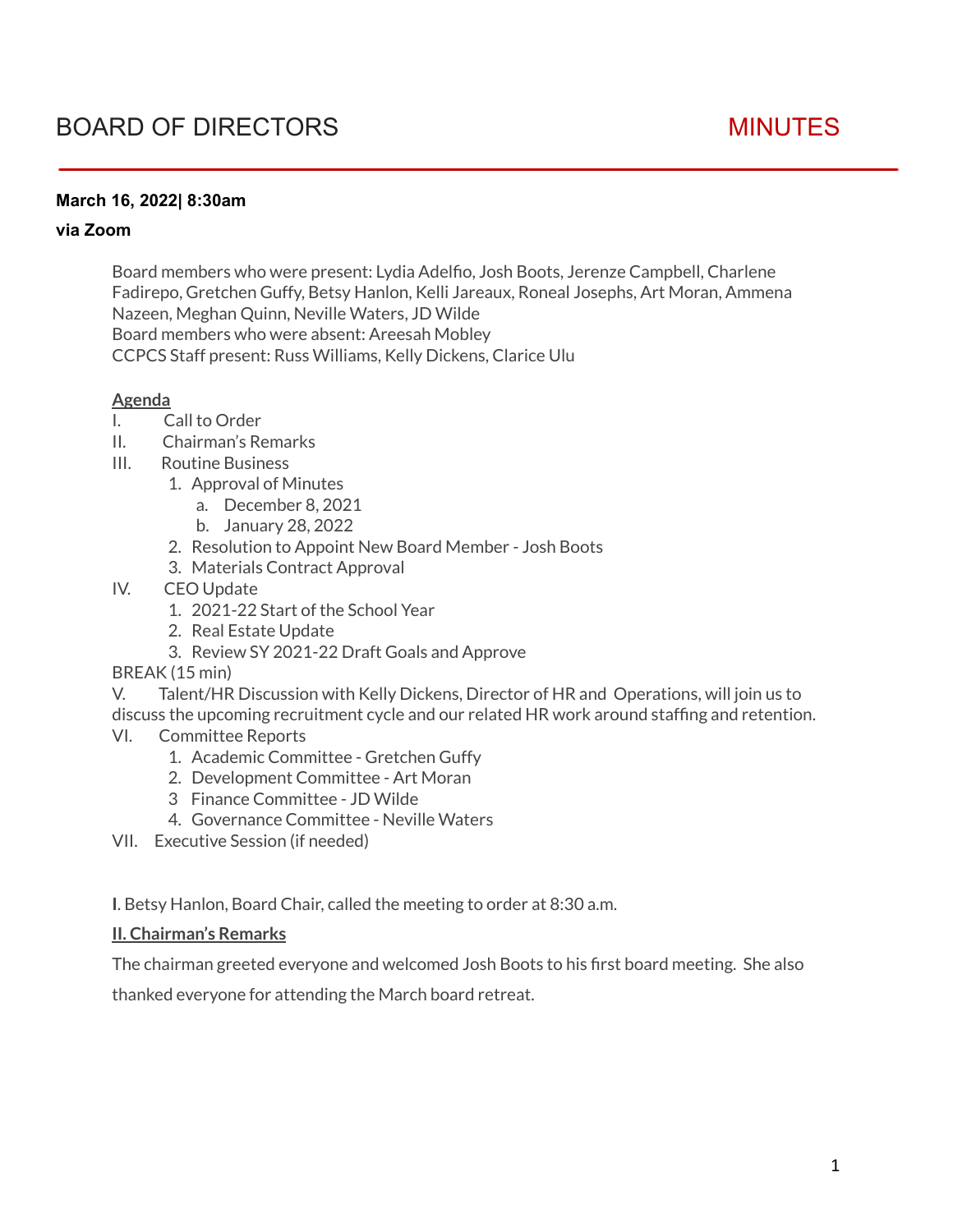

#### **III. Routine Business Approval of Minutes**

**Action Requested**: Approval of Minutes from the December 8, 2021 quarterly board meeting. **Motion approved**

Lydia Adelfio made the motion to approve and Jerenze Campbell seconded the motion.

**Action Requested**: Approval of Minutes from Special Board Meeting on January 28, 2022 to elect Josh Boots as a new board member. **Motion approved** Lydia Adelfio made the motion to approve and Jerenze Campbell seconded the motion.

#### **Resolution to appoint Josh Boots as a new board member** from today until the annual meeting

#### when he will begin his first 3-year term

Lydia Adelfio made the motion and Gretchen Guffy seconded the motion **Motion approved unanimously**

#### **Approval ofthe Materials Contract re: E-Rate**.

Lydia Adelfio made the motion to approve and Neville Waters seconded the motion. **Motion approved**.

# **IV. CEO Updates**

Russ Williams gave the following update to the board: 2021-22 Update Goals/Progress ADW Conversation/Renovations Maker Space

#### 2021-22 Update

#### **Omicron Wave/Future Variants**

We worked with OSSE and the Superintendent of Education: they have had tests delivered to the Central Office and tests are then distributed to each campus. This has been our biggest impact on schools, staff and student anxiety.

#### **Testing After Breaks and Monday Mornings**

This has been put into place to ensure all families at our schools have a test and while we are cognizant of COVID's grip. Coming out of the spring break may mean an uptick in cases, but we are monitoring the situation.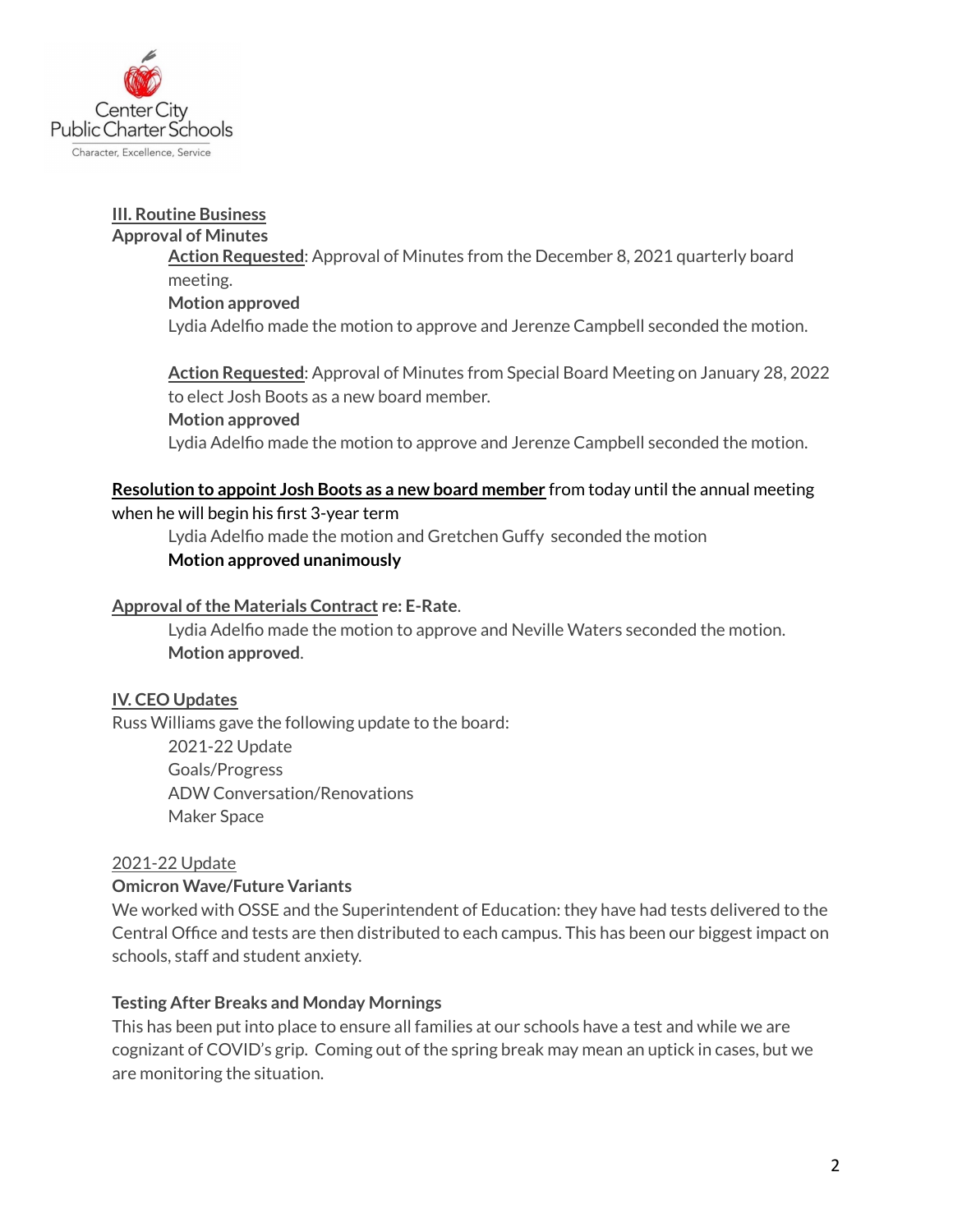

#### **All Principals and APS Plan to Return**

As of now, all of our school leaders and APs plan to return next year. We are cautiously optimistic and this is a very encouraging sign.

#### **Current Enrollment**

We are down by 49 students as of March 1. Half of the loss is students moving to Maryland. We also lost some students who just opted out, but we are not sure where they went. This is consistent with the attrition we have seen over the last few years.

# **Staffing Update**

We have some long-term subs in some of the roles we have not been able to fill. If the subs do a great job, the principals may hire them as full-time staff members. Kelly Dickens, Director of HR and Operations, will join us later and give a little more in-depth presentation. We have a few Humanities positions open. There are teachers in the room, but we are missing the co-teacher. Bethany Fleming has been working with the classrooms to ensure we do not miss a beat. She is also an excellent coach.

# **Goals/Progress**

As we move forward, the CEO goals reporting will indicate red, yellow, green for mastery, and gray for goals that do not have any data.

#### **Goal 1: Enable student mastery and performance on grade level standards in math and reading. (gray)**

This goal looks at fall to spring growth so will be reported fully once the spring MAP has been completed.

**ACTION**: R. Williams will discuss with the Academic Team /Principals to see if they want to do the three administrations of the MAP assessment and report back to the Academic Committee/full board.

**ACTION**: R. Williams will work with the Academic Team and Principals to figure out how to share the formative assessments with the board/Academic Committee, especially since they are not summative.

The 3rd MAP test would help us be more consistent with teaching in order to recover from the Covid learning loss. We need to ensure that we have the data to manage and monitor the students' progress. This will help us get a sense omn how each school is running because each campus is so different.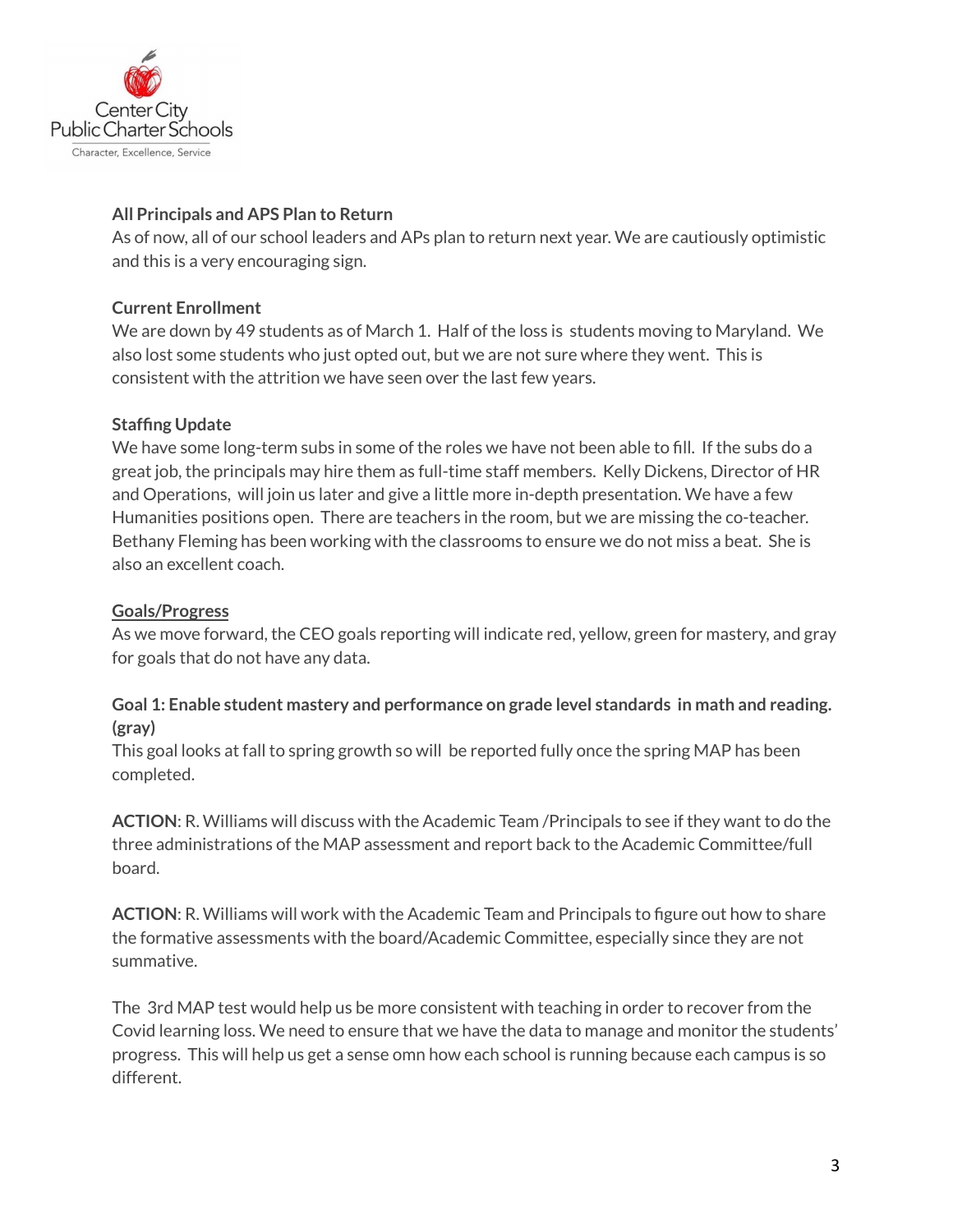

**Goal 2: Maintain high daily attendance rates and decrease chronic absenteeism. (red)** Our daily attendance is at 89.3% as of the 3/1/22 data update. We are not on track to meet this goal.

Coming out of Delta and Omicron Covid surges, we found parents just keeping their students home due to anxiety and fear. Chronic absenteeism and truancy are pretty high. We are a little ahead of the city. We have campuses who are doing much better than others and then there are campuses that are struggling. This is on everyone's radar. This is a city-wide issue.

**ACTION**: R. Williams will have L. Berger breakdown the data by campus and quarter and share with the board at the June meeting.

**ACTION**: R. Williams will have L. Berger share an email with the board on how excused and unexcused absences affect the chronic absenteeism.

**Goal 3: Maintain a low out-of-school suspension rate for our students. (green)** We are doing the restorative work to ensure the students are in school because kids can't learn if they are not in school. Our suspension rate for students with disabilities is 0% and .7% (less than 1% for the other students). This has been a point of pride and something we have been working on for some time.

Jackie Green oversees our restorative justice program and it has been successful under her leadership. Jackie has systems in place for families, parents and students.

#### **Goal 4: Promote strong effective/highly effective teacher retention. (yellow)**

There is an evaluation system that we use to track this information. This is a fall to fall evaluation. The Principal evaluation reports are due in April. We do track when staff come and go. There are some teachers who are not renewed because they were not effective, etc. Every spring, we lose 8-10 teachers who move to other cities who could be either effective or ineffective.

**ACTION**: R. Williams will share the final data/reports with the Academic Committee over the next few months and with the board at the June meeting.

**ACTION**: R. Williams will track, report and share with the board on how many teachers are being promoted across the campuses at the June board meeting.

The TNTP survey will come out this year, but we do not have a staff survey. The CEO goes to all campuses and does town halls to see what other types of support they might need to continue with this work. We are always looking for ways to help the teachers find their voice, to be heard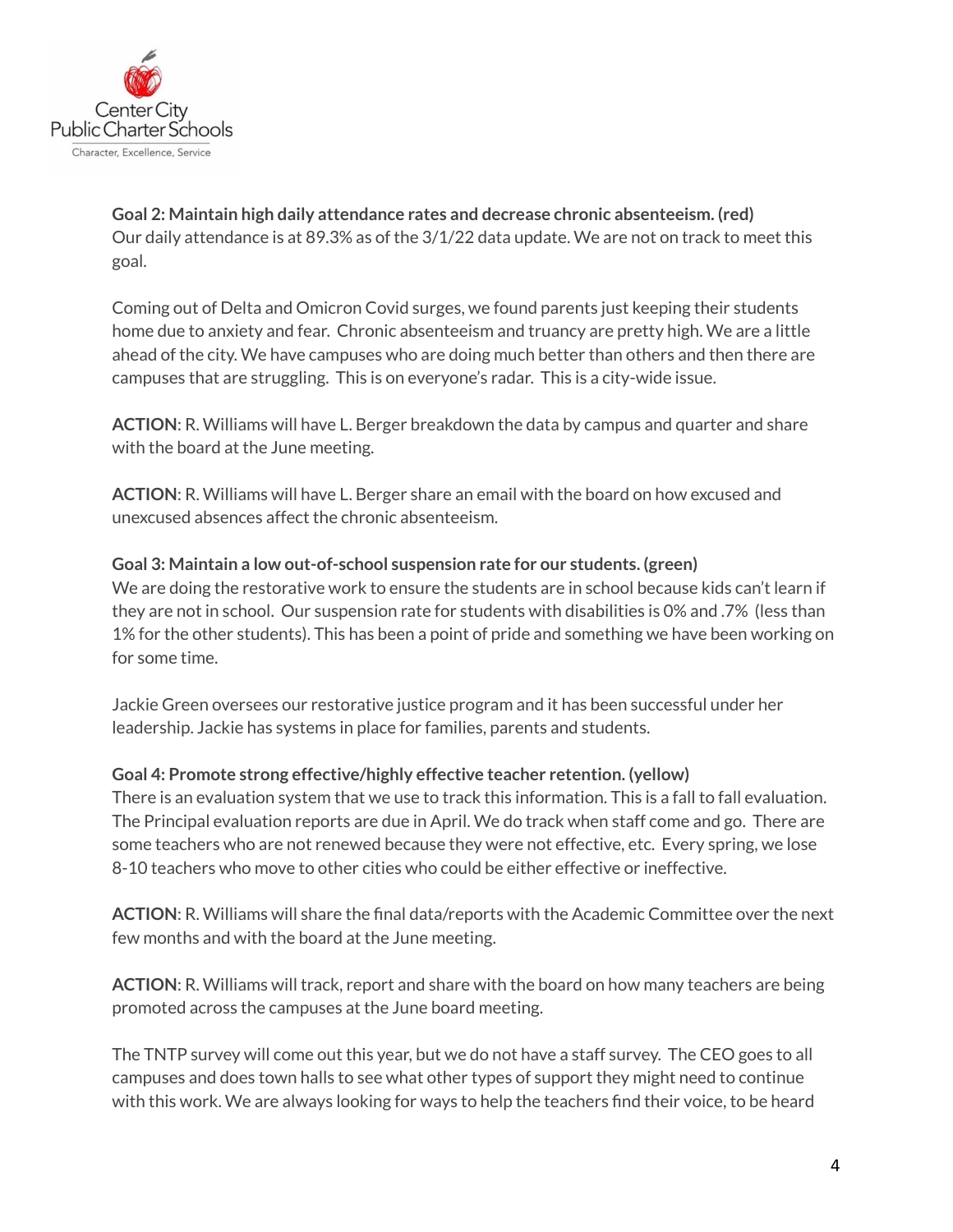

and seen, and to prepare for next year. The spring inside survey illuminated a few issues and Dr. Demetria Gartell has been able to get to those campuses, hear the staff and help work out the issues. Opportunities for growth and best practices have been shared across campus leadership.

# **Goal 5: Center City will maintain a high re-enrollment rate of 85% at each campus by working to ensure families want to return to the school.** (green)

Students who stay in the same school tend to do better than those who hop around. Restorative practices have made a difference in retention as well as suspensions.

**Goal 6: Center City will consistently engage with families throughoutthe year through relationship building activities, home visits, and academic partnering activities. (green)** This year we have a goal of 75% or more and we are currently at 81%. There's another parent-teacher conference in April.

**Goal 7: To supportteachers in building students' foundational literacy skills, 25 or more K-4 teachers will participate in professional developmentin the science of reading. (green)** There are 23 teachers and two leaders who have signed up for the program. The ESSER funds have allowed us to do these types of activities. We invest in our staff and approach the work from a coaching mindset.

# Goal 8: By June 30, 2022, Center City will have a clear direction from ADW on an extension of **the building leases and the proposed terms going forward. (yellow)**

We have met with the Father of Congress Heights, we have an additional meeting with Father Sass at Brightwood and we are hoping to have a meeting with Father Carloney in the next few weeks.

# Goal 9: By the end of 2021-22 school year, Center City will meet or break even profit per the **originally approved budget. (gray)**

There are a lot of records and grants to close out, especially with our ESSER Grant. N. Burgy will close out ESSER I this month, and ESSER II shortly. This will leave us with ESSER III funds.

# ADW Conversation/Renovations

As noted above in goals, two conversations are underway. Progress with ADW is slow

#### Maker Space

We have received the LOI from sellers which means they are negotiating with us solely. On Monday of this week, we signed an Access Agreement which means we can go into the space. We have received the keys to the space. The architects are doing their initial measurements. The inspectors are checking for any issues.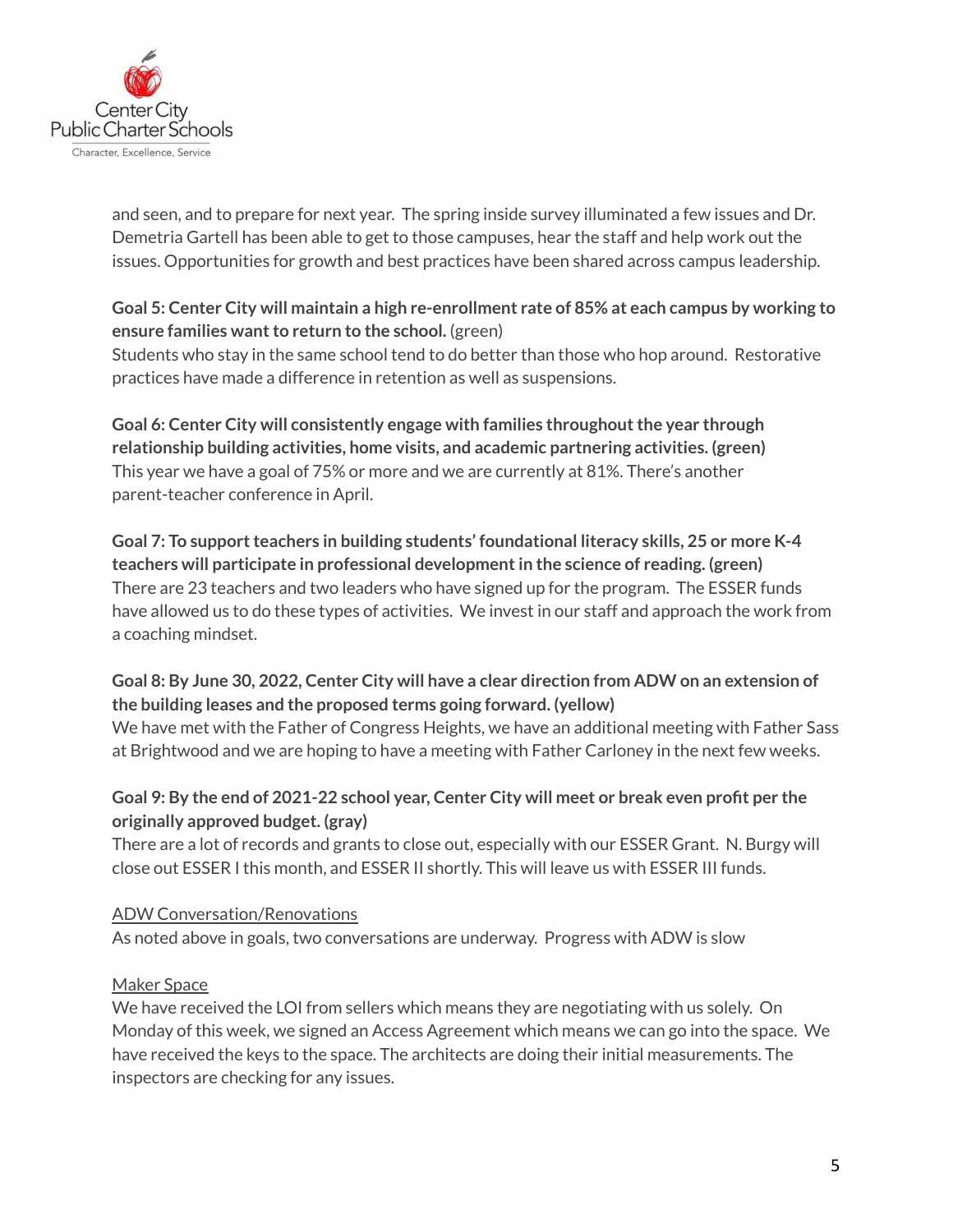

# **V. Talent/HR Discussion with Kelly Dickens**

Kelly Dickens has been with Center City for almost eight years. He has a great working relationship with all of our principals, leaders and general staff. Update on upcoming recruitment cycle for sy22-23, hr work-around staffing and retention: Overall teacher retention for the last three school years, has hovered around 78-87% with the highly effective at the benchmark of 85%. On average, we receive 800-1,000 applications for vacancies. After the initial screening, we forward about 250 applications to the principals to review/interview. It has been about the same each year, with a slight increase for the upcoming school year.

The "Great Resignation" has impacted Center City for various reasons - vaccine mandate, life changes, career switchers, general fatigue with COVID protocols. The teaching field is unable to provide the flexibility that the teachers are looking for because students do their best work in the classroom. Employees and teachers' perceived value have gone up as we lead up to the 2022-23 school year. We would like to do the following to maintain our teachers - pay increase, pay scale transparency, more flexibility, and more employee voice/buy-in. We are anticipating the return of all of our school leaders.

We do Pulse Checks twice a year and just released one last week. The data is coming in and once we have received it all, we can share with the board. The Pulse Check is different from the Wellness Survey.

**ACTION:** K. Dickens will research and report back to the board on the teacher retention rate year to date.

# **VI. Committee Updates**

# **Academic Committee** - Gretchen Guffy, Chair

G. Guffy and Russ will review the color codes for the academic goals. The chair asked the academic committee to provide any thoughts or ideas on improving the academic dashboard, especially since it contains so much information.

# **Development Committee** - Art Moran, Chair

There's a fundraising opportunity coming out soon for the 8th graders who are transitioning to high school. We are planning to kick off this campaign in March. We have not reached out to the other organizations to see what they do, but we have left it up to the counselors at each school.

Clarice will continue to send out volunteer opportunities because one of our goals this year is for everyone to participate. She will also send out a notice for the board members to drop off coffee and donuts at each campus and get to know the leadership team. Also, the campuses will host the